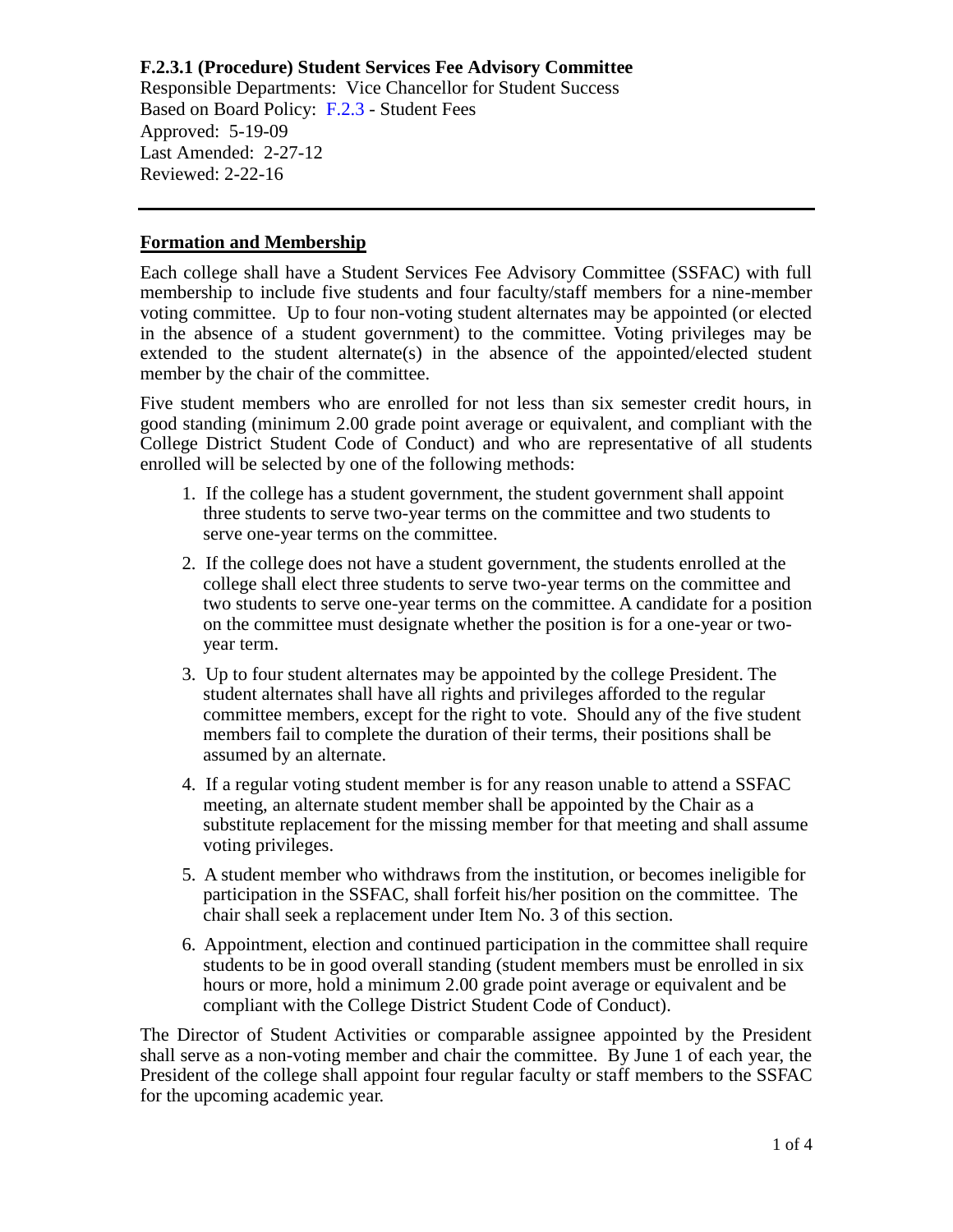Responsible Departments: Vice Chancellor for Student Success Based on Board Policy: [F.2.3](https://www.alamo.edu/siteassets/district/about-us/leadership/board-of-trustees/policies-pdfs/section-f/f.2.3-policy.pdf) - Student Fees Approved: 5-19-09 Last Amended: 2-27-12 Reviewed: 2-22-16

A vacancy in an appointed (non-student) position on the committee shall be filled for the unexpired portion of the term. The President of the college shall appoint a faculty/staff member to fill the vacancy.

#### **Guidelines**

The SSFAC is authorized to make annual recommendations to the President via the chief student affairs officer for the allocation of student services fees.

For the purpose of this committee, a quorum to transact business must consist of (1) a total of at least 5 members (2) with a plurality of those members present being voting student members and (3) at least one faculty member being present.

As a general rule, the SSFAC recommendations shall not normally exceed a 10% allocation change from the current year to the forthcoming year for each individual funding area. However, on those occasions when the full committee strongly believes (based on documented evidence) a change of more than 10% (increase or decrease) is warranted, the committee shall forward this recommendation through the normal procedure.

The SSFAC shall meet on a monthly basis throughout the academic year to facilitate allocation requests from student services fees. During the annual budgetary process, procedures and timetables shall be established by the chair of the SSFAC in conformance with the budget calendar established by the college.

The SSFAC shall adhere to the annual budget cycle calendar in submitting the budget. The SSFAC shall:

- 1. recommend appropriate levels of funding for each request within the funding area;
- 2. recommend possible uses of all funds;
- 3. rank all requests for funding and establish a priority order for funding; and
- 4. revert to the "Unexpended Student Activity Fee Budget" line item any and all unexpended balances remaining in the student services fee account from the previous year for re-allocation. The "Unexpended Student Activity Fee Budget" line item is established to recoup unexpended balances from all other budget line items for reallocation and to ensure compliance with the statutes referenced in Policy [F.2.3.](https://www.alamo.edu/siteassets/district/about-us/leadership/board-of-trustees/policies-pdfs/section-f/f.2.3-policy.pdf)

### **Programmatic Activities**

Sponsored events supported in whole or in part by compulsory student fees need not and should not avoid controversial political, religious, or ideological content, subject to the understanding that, under current College District policy, colleges have a responsibility to assure an ongoing opportunity for the expression of a variety of viewpoints.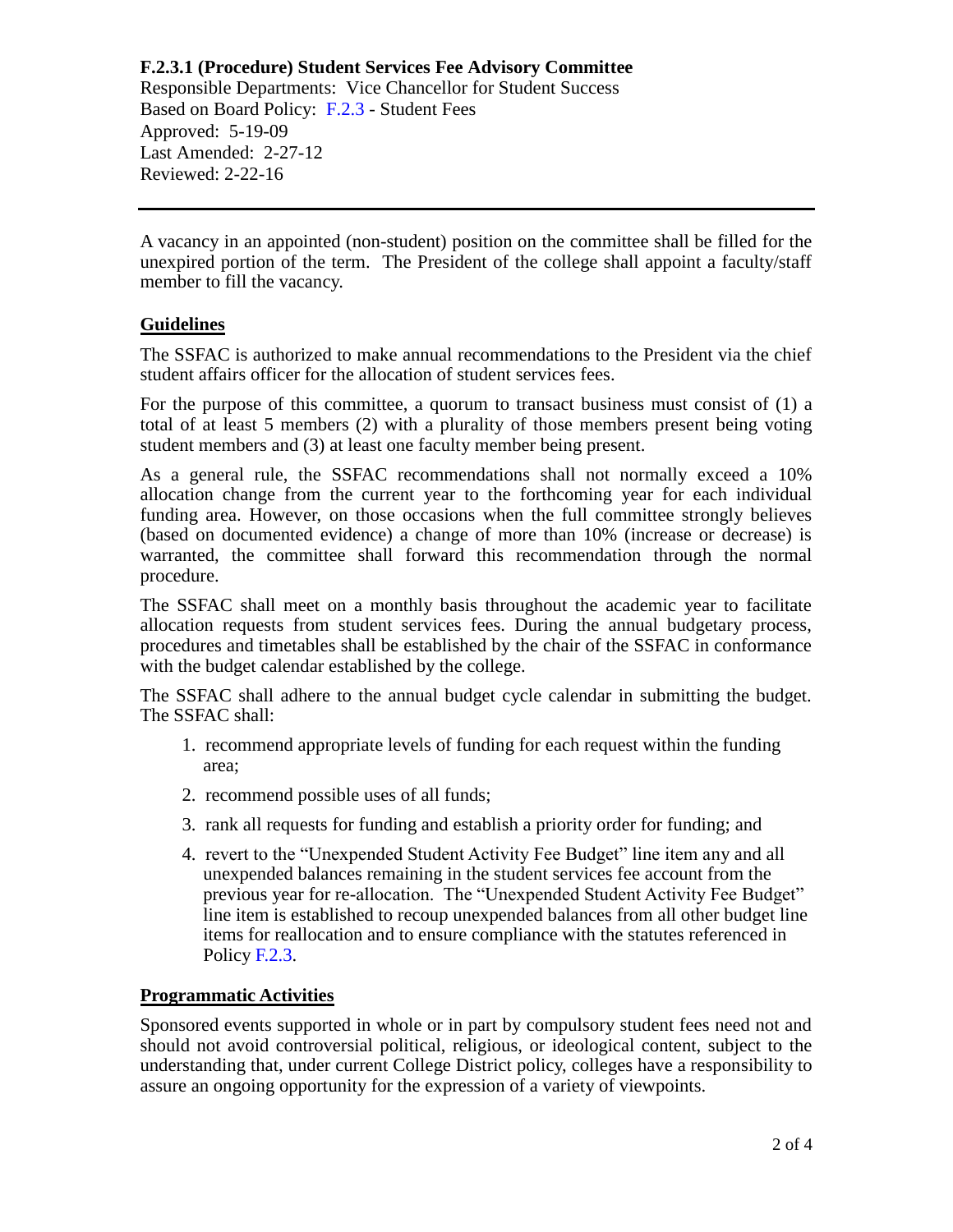Responsible Departments: Vice Chancellor for Student Success Based on Board Policy: [F.2.3](https://www.alamo.edu/siteassets/district/about-us/leadership/board-of-trustees/policies-pdfs/section-f/f.2.3-policy.pdf) - Student Fees Approved: 5-19-09 Last Amended: 2-27-12 Reviewed: 2-22-16

When supporting a registered/approved campus organization and its related programmatic activities, appropriate considerations might include, but are not limited to, particular organizational needs based on membership size; office or other equipment requirements; the extent of financial support the organization receives from other sources; or the production costs associated with a particular event or series of events the organization typically sponsors.

#### **Disbursement of Student Services Fees**

The chair of the SSFAC shall convene the committee to review and make budget recommendations.

- 1. The SSFAC shall review each budget request, and recommend (1) approval, (2) approval with modifications, or (3) disapproval for specific reasons.
- 2. The budgets developed above shall be comprehensive in nature and in accord with Section 54.503 of the Texas Education Code. Budgets shall take into account the need for personnel and technology to support the execution of student services fee activities as approved by the College District Board of Trustees.
- 3. Prior to recommending the student services fee budget to the Chancellor, the college President shall consider the report and recommendations of the SSFAC committee.

The three types of funding requests are:

- 1. Annual funding requests which are submitted once a year in the spring for recurring and anticipated requests;
- 2. Supplemental funding requests which are submitted throughout the year for new or unanticipated expenditures; and
- 3. Capital expenditures funding.

Annual requests are due by February 15 to be included in the college annual budget preparations. Requests shall be approved/ denied by April 15.

Supplemental funding requests are due one week prior to the regularly scheduled SSFAC meeting (the requesting organization may request a special meeting for the SSFAC to review a funding request). Capital expenditures funding requests are due by February 15.

### **Planning, Reporting and Accountability**

On or before March 1 of each year, the District Office of Institutional Research, working with the chair(s) of the SSFAC and the chief student affairs officer(s), shall conduct an annual comparative study of funding for all student services fee areas at comparable Texas community colleges. This study shall be used to assist the SSFAC in determining the broad areas of interest that merit funding.